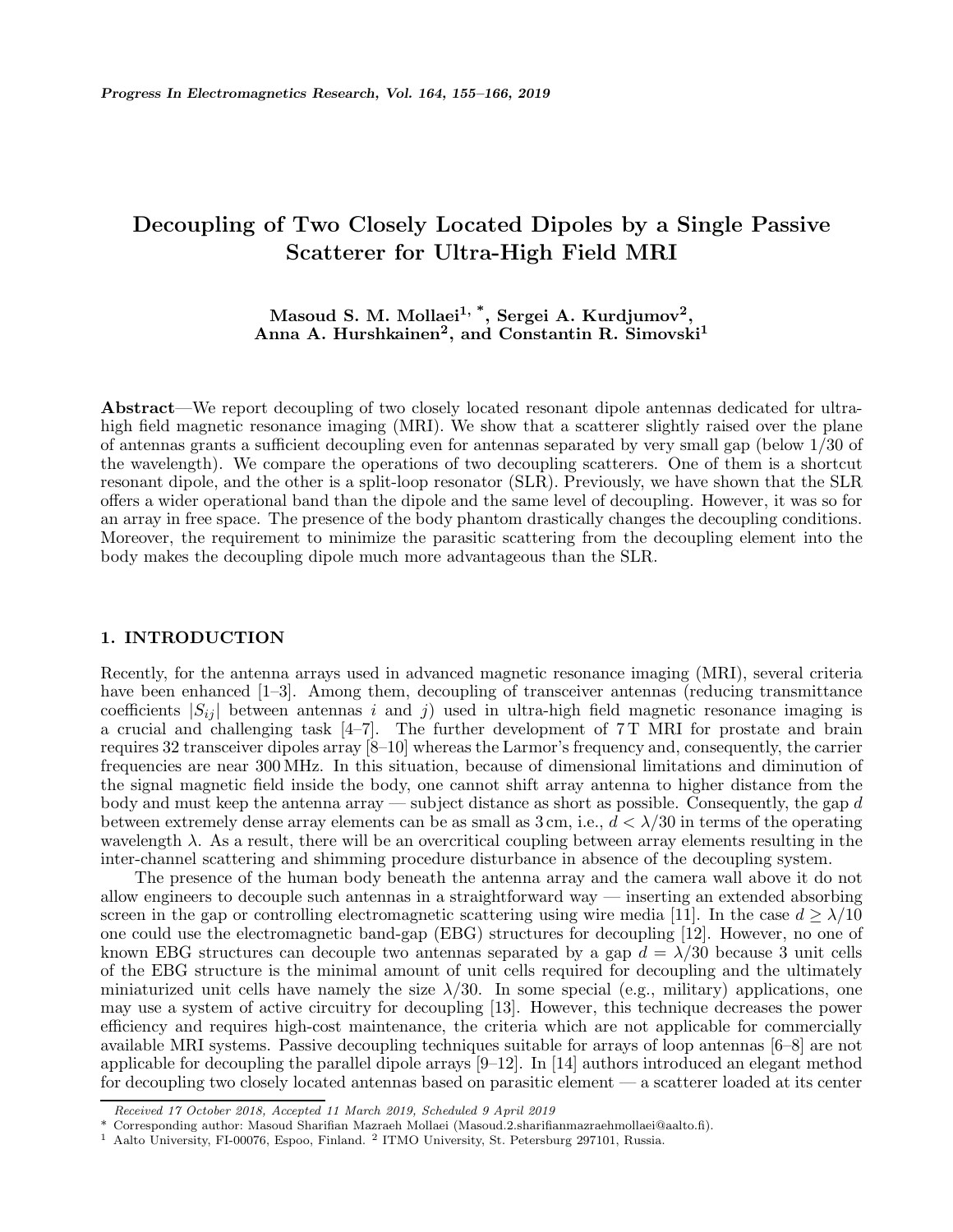by a complex load (perhaps with negative real part) that is located exactly in the middle between the antennas. Based on this work, in our papers [15] and [16], we studied theoretically and experimentally the decoupling of two resonant dipoles by a shortcut dipole [17] and by another passive scatterer [16] we called the split-loop resonator (SLR). The operational bandwidth in the case of SLR turned out to be twofold of that corresponding to the decoupling by a dipole, whereas the level of maximal decoupling is the same. However, we proved this advantage of the SLR only in the case when the array of two dipole antennas is located in free space (in our experiment it was located on a low-loss substrate with a low refractive index).

In this paper, we numerically and experimentally investigate the scheme of similar passive decoupling in the case when the antennas are located at a very small height over the phantom having the averaged material properties of a human body. This problem formulation grants a significant novelty to the study. In absence of the phantom the decoupling scatterer is located exactly in the middle between two antennas. In presence of the phantom its correct location is a priori not clear since the theory of [14] is not applicable. Moreover, it is not clear a priori will the idea of decoupling by a single scatterer work or not. If the body increases the coupling of two closely located antennas, then the effect of a passive scatterer is not enough for practical decoupling and one needs an active load between antennas to decouple them completely [14]; there is no need to say that using an active load is a very difficult and expensive technique. If the body beneath the antennas decreases their coupling, the decoupling by a single scatterer is feasible. In this case, we need to decrease the mutual interaction of this scatterer with two antennas shifting it from the antenna plane. However, it is not clear how to shift it: perhaps, closer to the body than the plane of antennas, perhaps farther. We will see that in both cases of a dipole and a SLR used as decoupling scatterers the needed regime holds when we raise the scatterer: both the level of decoupling and the operational bandwidth are sufficient. Furthermore, we observe that the magnetic field created by the decoupling dipole distorts the antenna field lower than the one created by the SLR. Therefore, contrary to [15], the resonant dipole turns out to be advantageous for decoupling compared to the SLR We confirm our theoretical study by thorough measurements.

### **2. INTERPLAY OF THE PHANTOM AND SCATTERER**

In works [15, 16] we reported analytical, numerical, and experimental proof of the efficient decoupling for two extremely coupled  $(d < \lambda/30)$  dipole antennas. This decoupling is granted by a passive scatterer (e.g., a dipole or a SLR) located exactly in the middle between two antennas. In presence of the phantom, the absence of this symmetry can be interpreted in terms of the quasi-static images. Since the height of the dipole antennas  $h_d$  over the phantom is electrically very small the interaction of the dipole antennas and the scatterer with the phantom is mainly the near-field one, and the quasi-static image principle is qualitatively applicable. Presence of the phantom can be discussed in two terms: the first one is the impact of the phantom on decoupling conditions; the second one is the impact of the decoupling element on the magnetic field created by each active antenna inside the phantom. In the following, these issues are discussed thoroughly.

#### **2.1. Impact of the Phantom on the Decoupling Regime**

In accordance to this principle, the dipole antennas are replaced by a pair of the real dipole and its image located at the depth  $h_d$  smaller than  $d$ . In the image dipole, the current direction inverts and its amplitude is smaller than that in the real dipole (if the phantom permittivity tends to infinity the image dipole amplitude is evidently the same since this case is equivalent to a perfect conductor). Such a pair of dipoles has a nonzero electric dipole moment and a significant magnetic dipole moment. Will two such electric-and magnetic pairs interact weaker or stronger that two parallel (real) dipoles? It is easy to show that in the case of the PEC body they will interact more weakly because the electric dipole moment of the pair disappears, and the interaction of two effective magnetic dipoles is lower than that of two resonant electric dipoles. This is so because  $h_d$  is very small, and the magnetic dipole creates the near fields lower than those of the electric dipole. In the case of the body phantom the situation is not very different because the complex permittivity of the human body is very high (of the order of 100). Consequently, the mutual interaction of two antennas shown in Fig. 1 decreases and the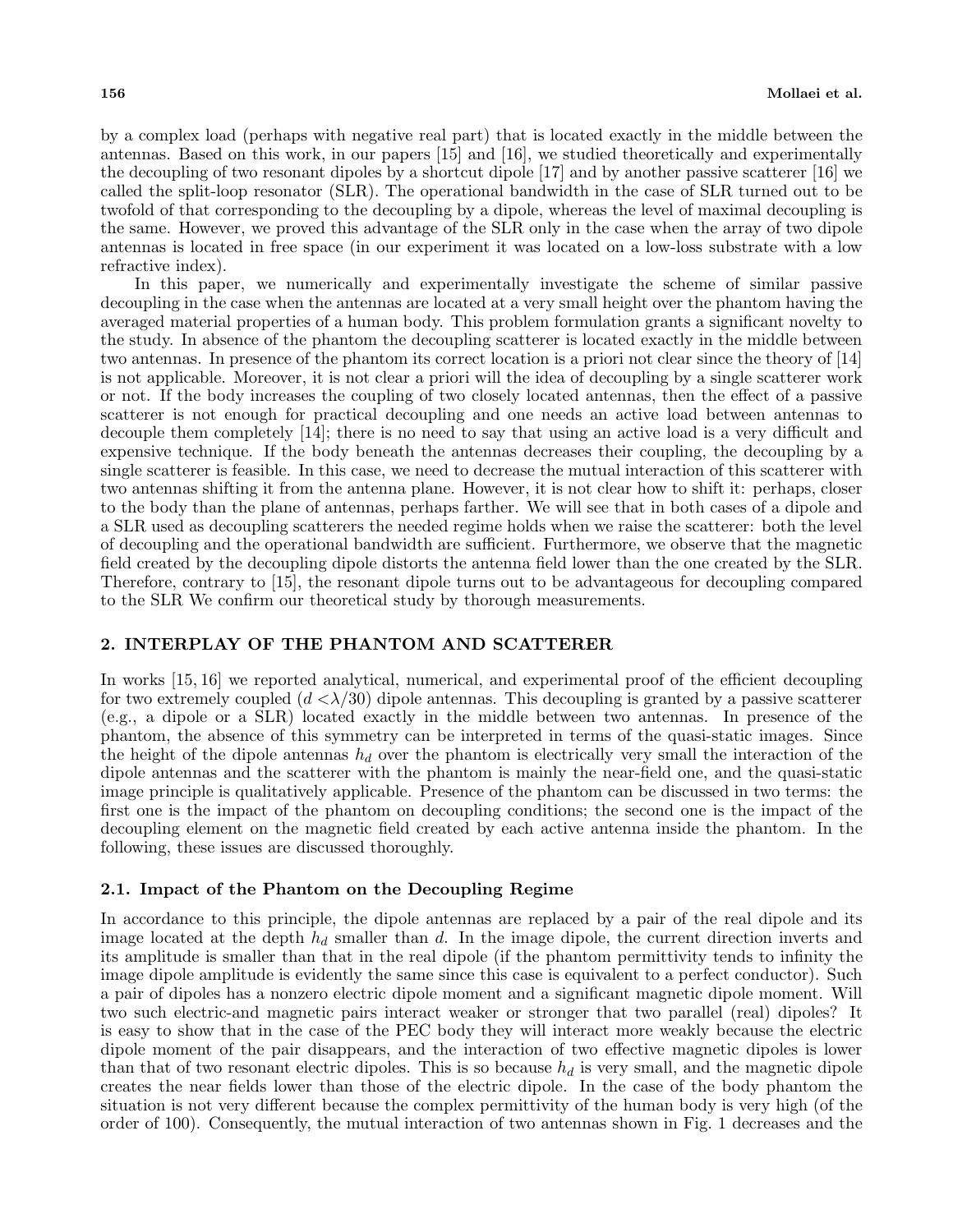

**Figure 1.** Schematic view of active dipoles decoupled by a passive dipole and by a passive SLR in the presence of the phantom.

required location of the scatterer employed for decoupling must be beyond the plane of two antennas. If we locate the scatterer beneath this plane, it will produce a high parasitic field in the phantom and its interference with the field of the active antennas will be overcritical. Therefore, we have to raise the scatterer over the plane of antennas by a certain height  $h_1$ . The structure under study with the raised decoupling scatterer is shown in Fig. 1. Since there is no analytical solution for a dipole antenna over a finite phantom, we find the optimal height  $h_1$  and other parameters from full-wave numerical simulations which are, further, validated experimentally.

Even in this geometry, the presence of the scatterer results in a certain distortion of the signal magnetic field distribution inside the phantom and may be accompanied by a smaller penetration depth of the signal. In the following, we study the impact of the scatterer on the magnetic field in the phantom.

Next, the impact of the phantom should manifest in the decoupling frequency band and in the matching conditions for antennas in the decoupled regime. It is clear that the presence of a highly refractive phantom in the near-field zone of the antennas and the scatterer may redshift the resonance frequency (of both dipole antennas and scatterer). Moreover, the power flux into a highly refractive and lossy body should increase the radiation resistance of the antennas that may result in a broader bandwidth for both matching and decoupling of two antennas. We will see below that the increase of the radiation resistance granted by the phantom (sometimes called the Purcell factor [17]) is significant. Therefore, the advantage of the SLR as a decoupling scatterer for a dipole array located in free space — twofold broader operation band compared to the case of decoupling by a dipole — disappears in the presence of the phantom. Due to high radiation resistance, the decoupling band in the matched regime turns out to be sufficient for the normal operation of the antenna array for both dipole scatterer and SLR. A truly important issue is only the parasitic magnetic field of the scatterer in the phantom.

### **2.2. Impact of the Decoupling Scatterers on Distributed Magnetic Field inside the Phantom**

For MRI application, the desired decoupling between antennas 1 and 2 means isolating these antennas from each other, while the magnetic field created by antenna 1 inside the phantom in the ideal case remains the same as if antenna 2 was absent. Having in mind this goal, although adding the passive scatterer between dipole antennas 1 and 2 decouples them from each other without a great damage for the operational bandwidth, this scatterer obviously produces a parasitic magnetic field inside the phantom. When the currents in the antenna array in the parallel transmit regime vary in amplitudes and phases so that to better image the target area of the body this parasitic field will change unpredictably. Thus, in the steady regime the secondary radiation of the decoupling scatterer represents a random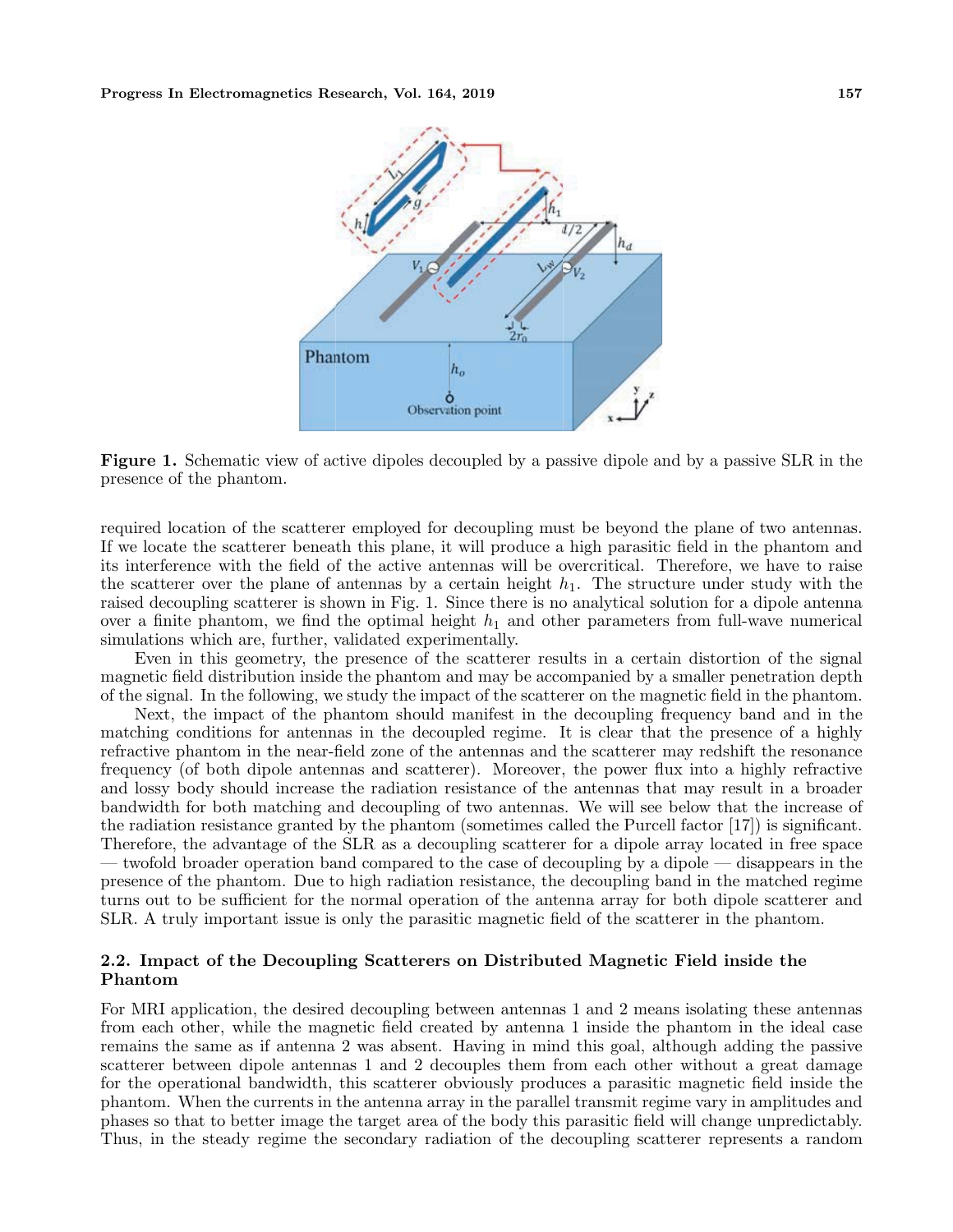distortion of the MRI signal field. Therefore, in the present case the best decoupling corresponds to the minimal magnetic field inside the phantom created by the decoupling scatterer. Fortunately, the decoupling scatterer should be located higher over the body than the antennas. Therefore, its parasitic magnetic field inside the phantom is not as high as that of the active antennas. However, it is still comparable, and the negative impact is significant. Therefore, we have to choose either a dipole or a SLR namely based on the comparison of their parasitic magnetic fields in the phantom. In the following, we investigate this issue numerically and experimentally.

### **3. NUMERICAL INVESTIGATION**

In order to confirm quantitatively all these expectations and to find the optimal value for  $h_1$  the structure shown in Fig. 1 (with either a dipole or a SLR, the gap between the dipole antennas  $d = 3$  cm and the height of antennas over the phantom  $h_d = 2 \,\text{cm}$  has been simulated using CST Microwave Studio, Time Domain solver. In the simulation, the dipoles and the SLR performed of copper wires have all the same geometric parameters as in works [15, 16]. Active dipoles are excited through lumped ports at their centers. The parameters of the phantom are defined based on the mean human body tissue and correspond to salty water with  $\sigma = 1.59 S/m$  and  $\varepsilon = 78 [18, 19]$ . Geometric parameters of the antennas, scatterers and phantom are gathered in Table 1. As a reference structure, we simulated two resonant dipole antennas over the phantom in the absence of the passive scatterer. In the matched case (using virtual matching circuitry in toolbox schematic CST), the transmission coefficient between two antennas achieves −4 dB at the operation frequency and shows a very high coupling between the antennas. After adding the passive scatterers, we performed the simulation of the S-parameters gradually increasing  $h_1$ . Based on these simulations, optimal  $h_1$  for the cases of the dipole scatterer and the SLR are 20 mm and 10 mm, respectively. The simulation results for these optimal cases are shown in Fig. 2. Similar to [15] and [16], in order to prove the true decoupling, i.e., the decoupling that does not depend on the lumped impedance connected to the antenna input, we plotted the S-parameters of the structure in both matched and mismatched regime of the antennas.

| Parameter | Value (mm) | Parameter | Value $(mm)$ |
|-----------|------------|-----------|--------------|
| $_{LW}$   | 500        | $h_P$     | 360          |
|           | 290        | $n_o$     | 50           |
| $L_P$     | 400        |           | 600          |
|           |            |           | 30           |
|           |            |           |              |

**Table 1.** Values of the geometric parameters.

Figure 2 completely confirms our previously discussed expectations. We obtain the red shift of resonant frequencies (from 293.2 MHz in [15] to 291.8 MHz for the case of the decoupling dipole, and from 312.8 MHz in [16] to 290.9 MHz for the case of the decoupling SLR). We also obtain the wider decoupling band and wider matching band whose intersection gives the operational band of the antenna system. Contrary to decoupling in the absence of the phantom, the decoupling bandwidth granted by the passive SLR is narrower than that one offered by the passive dipole. However, taking into account the needed operational bandwidth of the array for ultra-high field MRI (0.3 MHz) the impact of the phantom makes possible to use both the dipole and SLR for decoupling. The wider operation band offered by the decoupling dipole in the present application is, therefore, not important.

After this numerical investigation, the distribution of the magnetic field inside the phantom has been studied. Since the goal is to approach the magnetic field H in the phantom in presence of antenna 2 and the scatterer to that created by antennas 1 and 2 with equivalent unit current in each, whose magnetic field in the phantom we call the reference distribution of H-field.

To characterize the change of the magnetic field in presence of the scatterer and antenna 2 quantitatively, we define an observation point on the depth  $h<sub>o</sub> = 50$  mm in the phantom. According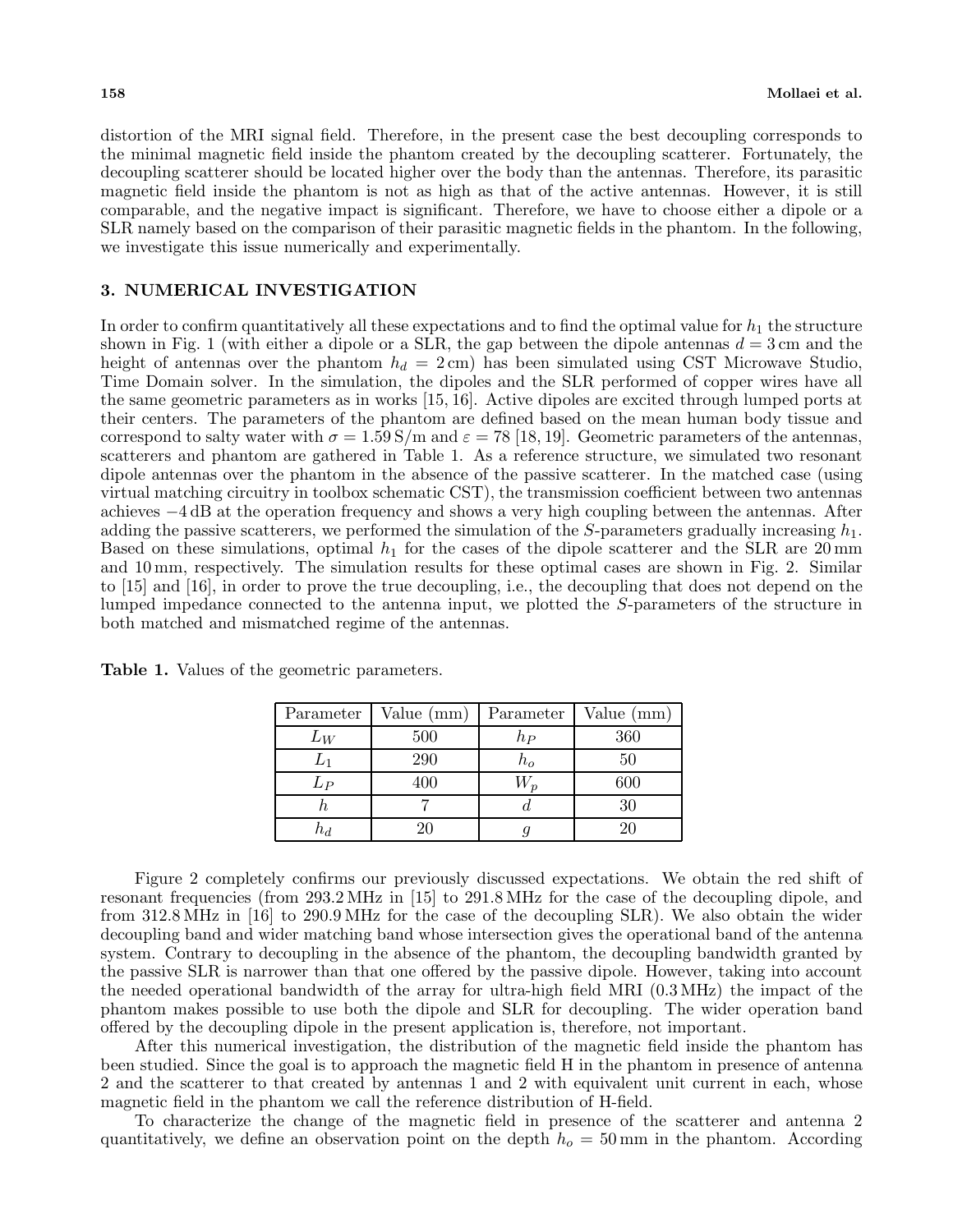## **Progress In Electromagnetics Research, Vol. 164, 2019 159**



**Figure 2.** Simulation results of the decoupled structure by passive dipole and passive SLR with their optimal  $h_1$  in the presence of the phantom: (a) mismatched regime, (b) matched regime. In the matched regime, the bandwidth of  $S_{12}$  granted by the decoupling dipole bandwidth is twofold of that granted by the SLR.

to the simulation result, magnitude of H-field for the reference case at this point is equal to  $0.23 \text{ A/m}$ . Then we simulated the structure in the presence of antenna 2 and the scatterer (either dipole or SLR, located at the corresponding optimal positions for decoupling) and found how the absolute value of H-field changed at the observation point.

Figure 3 shows simulation results of these structures. In these simulations, antenna  $1$  — left hand dipole antenna — is active, and antenna  $2$  — right hand dipole antenna — is loaded by 50 Ohm. Respectively, the distribution of the magnetic field is not symmetric inside the structure. We see that the absolute value of the magnetic field at the observation point in the case of the SLR decoupling is lower than the value calculated for the reference structure than the value obtained in the case of the dipole decoupling. The higher parasitic radiation of the SLR into the phantom holds due to lower height of this scatterer needed for decoupling compared to the height of the decoupling dipole.

Having in mind the target MRI application (with 32 dipole antennas), we simulated the case of three dipole antennas above the phantom and used either shortcut dipoles or SLRs in order to decouple them. Again, for finding the optimal decoupling conditions we varied the position of the passive dipoles and SLRs. In this case, the optimal position for decoupling dipoles and SLRs are  $h = 10$  mm and  $h = 1$  mm, respectively. The simulation results for mismatched and matched regime are shown in Figs. 4 and 5, respectively. We can see in these figures, that the interaction between SLRs shifts the decoupling band to lower frequencies. Moreover, SLRs should be located closer to the phantom in order to offer the suitable decoupling. It automatically means a more intense parasitic effect to the distributed magnetic field in the phantom. Fig. 6 depicts the color map for the magnetic field inside the phantom (central vertical cross-section, as well as above). In Fig. 6(a), the central dipole antenna is active whereas two edge antennas loaded by  $50 \text{ Ohms}$ . In Figs.  $6(b)$ , (c) our decoupling elements are located between them (raised on the optimal height  $h$ ). From this figure, we see that decoupling by passive dipoles is more advantageous due to more uniform distribution of magnetic field. In the case of decoupling SLRs we observe a rather pronounced interference pattern — the SLRs are located closer to the phantom and strongly disturb the signal field distribution. This distortion is especially drastic in the case when the active dipole in the array of three dipole antennas is the edge dipole (the central dipole antenna is loaded by 50 Ohms) Meanwhile, in the structure with two decoupling dipoles, the field distribution in the phantom contain less features of the wave interference.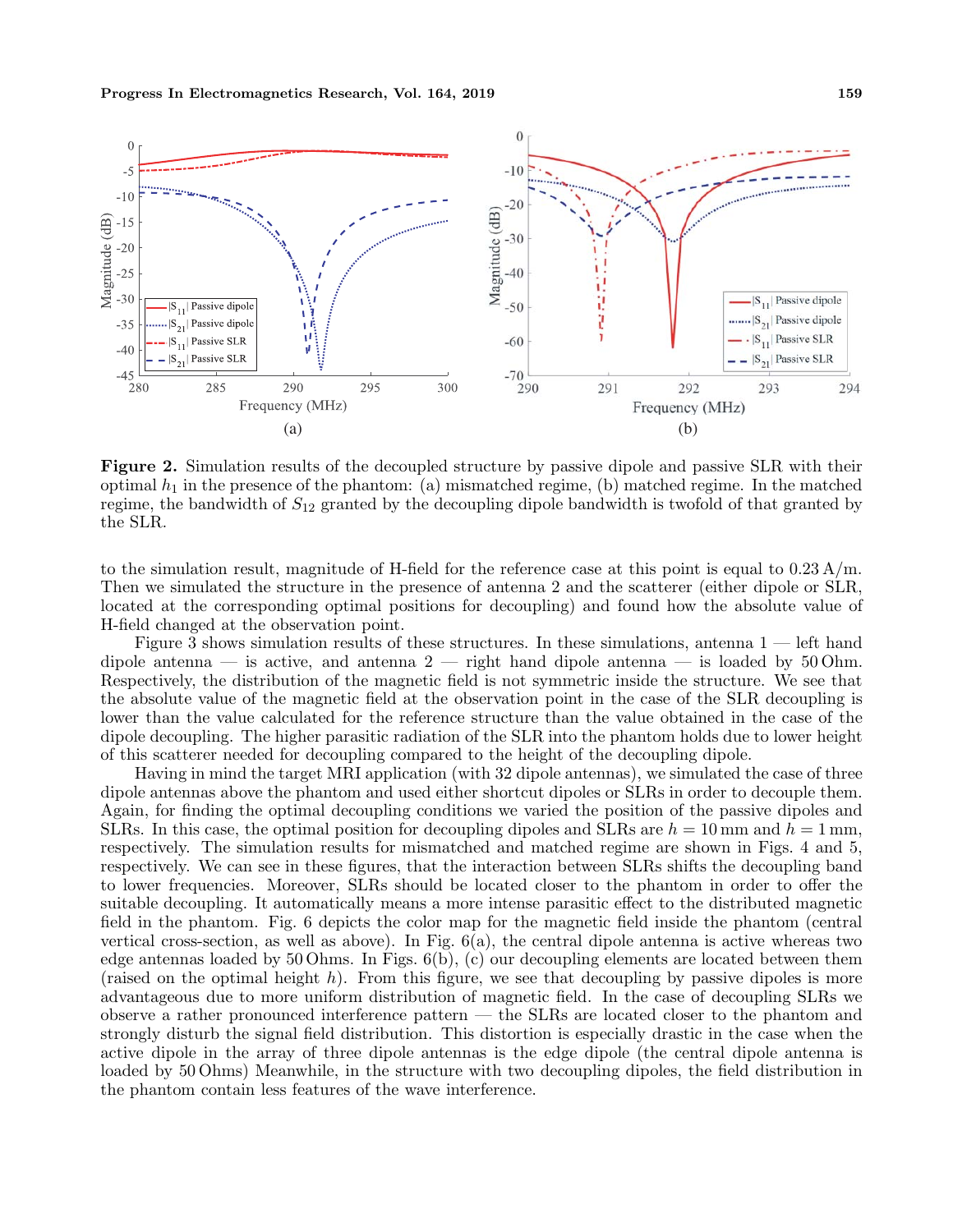

**Figure 3.** H-field distribution inside the phantom: (a) reference structure when antenna 1 is active and antenna 2 is loaded by 50 Ohm (in the figure antenna 2 is shown as active to be distinguishable from passive resonant dipole for decoupling), (b) using the passive resonant dipole between antenna 1 and 2 for decoupling, (c) using the passive SLR for decoupling. The value of the signal at the selected depth is marked. In the case  $(b)$  it is nearly equal to that in the case  $(a)$ , whereas in the case  $(c)$  it is lower.

#### **4. EXPERIMENTAL INVESTIGATION**

In order to validate these theoretical predictions experimentally, two setups have been fabricated and the operational characteristics measured. The first step of this experiment was preparation and characterization of the phantom with sizes  $29 \text{ cm} \times 34 \text{ cm}$  and material properties  $\sigma = 1.59 \text{ S/m}, \varepsilon = 78$ . The phantom contained 0.9% solution of NaCl in distilled water. Complex permittivity of the solution was measured using the precision dielectric measurement system SPEAG DAK-12 and a vector network analyzer Agilent E8362C [20].

The main experimental setup is shown in Fig. 7. It comprises a Vector Network Analyzer (VNA Rohde and Schwarz ZVB-20), two copper dipole antennas excited at their centers through the coaxial cables, the fabricated phantom, and the passive scatterer (either dipole or SLR) supported by foam over the phantom. Geometric parameters of the structure are the same as in Table 1.

S-parameters of the dipoles (while either the passive dipole or SLR is present) have been measured for different positions of the scatterer over the antenna plane. In a remarkable accordance to our numerical investigation, the true decoupling (both matched and mismatched regimes) holds when the passive dipole is distant by 20 mm and the SLR is distant by 10 mm from the antenna plane. The measurement results for the decoupled structures in the mismatched case are shown in Fig. 8(a) in comparison with simulations. The agreements between simulation and measurement results is very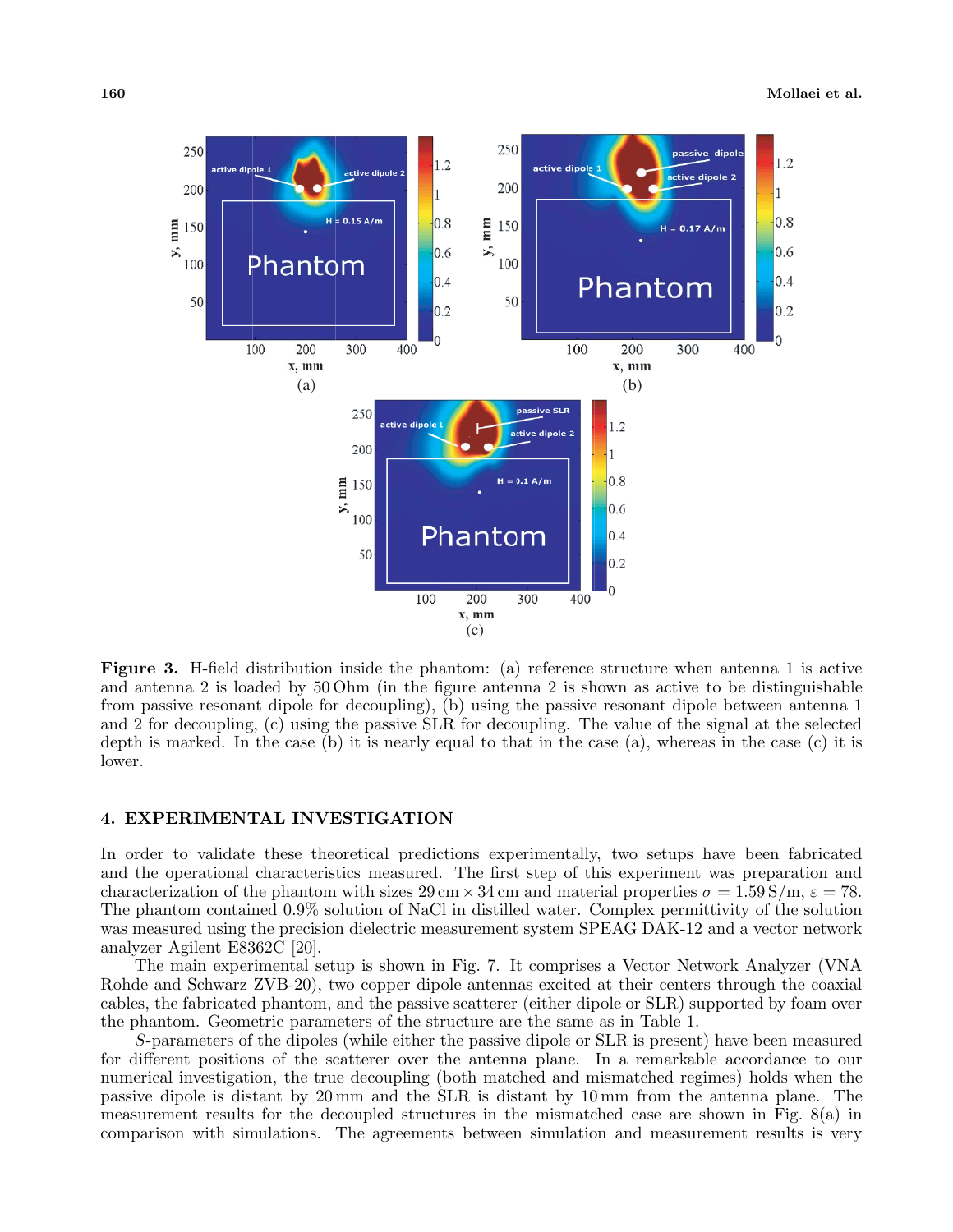

**Figure 4.** Simulation results of three decoupled dipole antennas by two passive dipoles and passive SLRs located exactly between them in the presence of the phantom in mismatched regime: (a) decoupled structure by passive dipoles located at 10 mm above the antennas, (b) decoupled structure by SLRs located at 1 mm above the antennas.



**Figure 5.** Simulation results of three decoupled dipole antennas by two passive dipoles and passive SLRs located exactly between them in the presence of the phantom in matched regime: (a) decoupled structure by passive dipoles located at 10 mm above the antennas, (b) decoupled structure by SLRs located at 1 mm above the antennas.

good. For the matched case, the S-parameters of the decoupled structure are shown in Fig. 8(b). Similar to the simulation results, measurement results prove the wider decoupling bandwidth by using the passive dipole (2% relative decoupled bandwidth by adding the passive dipole and 1.4% relative decoupling bandwidth by adding the passive SLR). The small discrepancy between our simulations and measurements results from the mechanical support, fabrication inaccuracy and the finite size of the real wave ports However, in general, the measurements confirm the simulated results in both matched and mismatched regimes.

Figure 9 pictures the scanning setup. The scanning near-field magnetic probe was a small loop antenna on a movable arm inserted into the phantom. In this measurement, antenna 1, antenna 2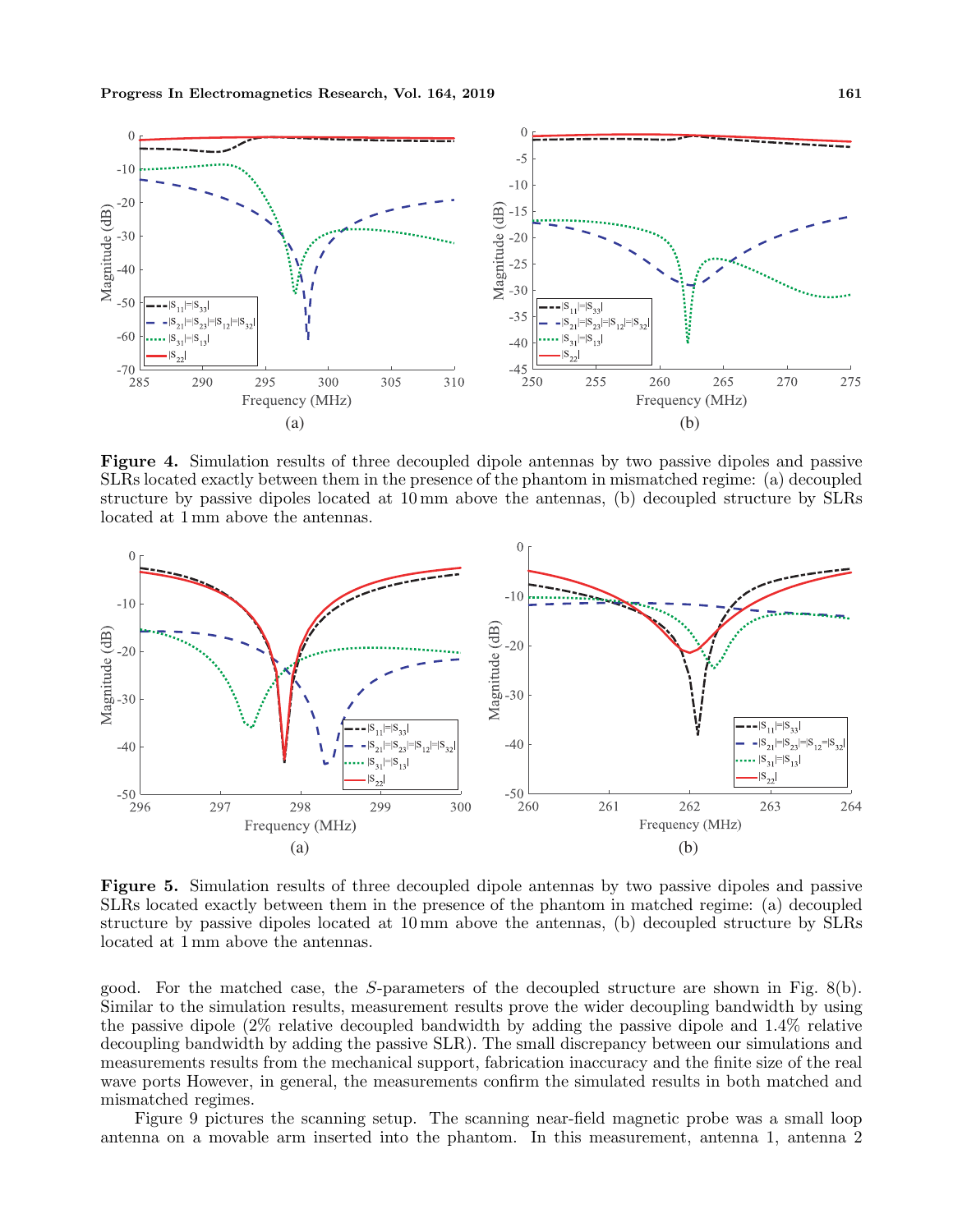

**Figure 6.** H-field distribution inside the phantom: (a) reference structure when central antenna is active and distant antennas are loaded by 50 Ohm, (b) using the passive resonant dipoles between antennas for decoupling, (c) using passive SLRs for decoupling.

and the probe were connected to channel 1 of VNA, to the matching load and to channel 2 of VNA, respectively. For measurements, first, the effect of cables was taken into account via calibration. A probe — small loop antenna — has been connected to the VNA port via RF coaxial cable attached to the supporting arm. The scattering by the loop antenna distorts the magnetic field it measures, especially if the loop is coupled to the supporting arm. To minimize this effect, the loop antenna was oriented orthogonally to the arm. For scanning, the probe moved in a vertical plane orthogonal to the plane of antennas measuring horizontal component of H-field distributed in the cross section of the phantom. Similar to the simulation, first, H-field of the reference structure (equivalently fed antennas 1 and 2) was measured. Further, the H-fields of the decoupled structures (first, by the passive dipole and, second, by the SLR) were measured, respectively. The results are shown in Fig. 10. In the case of the SLR the interference pattern is more spread than in the case of the dipole, which matches the simulations shown in Fig. 3, though this advantage is not as spectacular as it was in simulations.

Moreover, the penetration depth in our measurements suffers more drastically when the decoupling dipole is replaced by the decoupling SLR. Observed H at the depth of  $h<sub>o</sub> = 50$  mm for the reference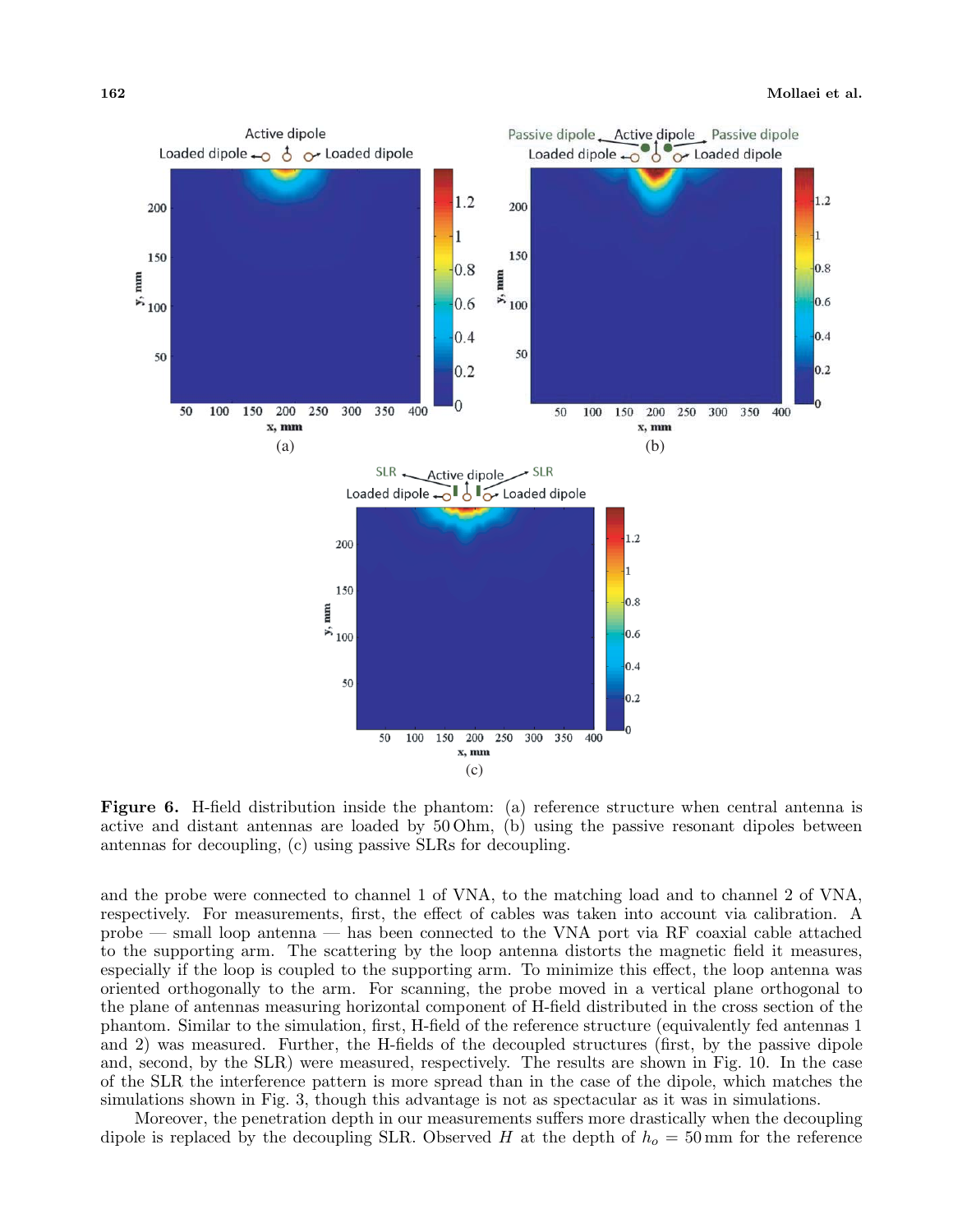





**Figure 8.** Measured and simulated results for the decoupled structure with a passive dipole at height  $h_1 = 20$  mm and a passive SLR at  $h_1 = 10$  mm; (a) mismatched regime, (b) matched regime.



**Figure 9.** Measurement setup for measuring distributed magnetic field inside the phantom.

structure, for the decoupled structure by the passive dipole, and for the decoupled structure by the passive SLR are equal to  $0.008 \text{ A/m}$ ,  $0.008 \text{ A/m}$ , and  $0.004 \text{ A/m}$ , respectively.

With these results in mind, one can conclude that compared to the decoupling dipole, the decoupling SLR results not only in narrower operational band (that is not important in the present application)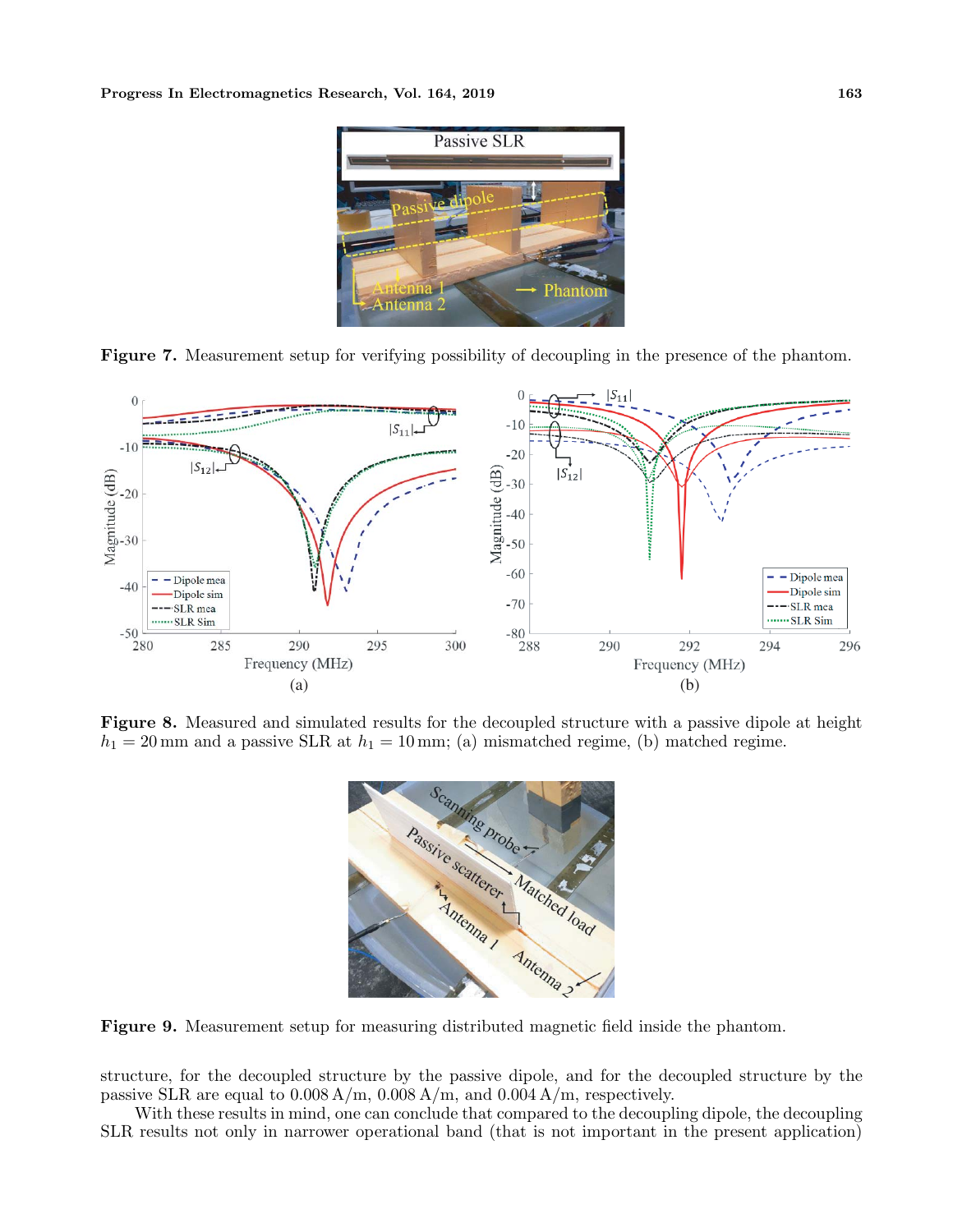

**Figure 10.** Measurement results of the distributed magnetic field inside the phantom; (a) the reference structure with two active dipole antennas, (b) the structure decoupled by the passive dipole, (c) the structure decoupled by the SLR.

but also in the higher negative effect on the distributed magnetic field inside the phantom. Both penetration depth and the pattern of the magnetic field are noticeably worse in the case of the decoupling SLR. Notice, that the decoupling dipole does not reduce the penetration depth at all Besides, in reallife MRI condition, inhomogeneous tissues have slightly different permittivity, it does not change the result qualitatively. For the prostate imaging, the bandwidth 0.3 MHz is sufficient, while the operation bandwidth of the proposed structure is wider. The suggested decoupling technique is, most probably, suitable for imaging other internal organs, as well.

#### **5. CONCLUSION**

We have proved in this work that the passive electromagnetic decoupling of two very closely located (the gap  $d$  is below  $1/30$  of the wavelength) active dipoles by a single scatterer keeps possible in the presence of the human body phantom located very closely  $(h_d < d)$  to the antennas. Such a situation is typical for a parallel transmit array of dipoles considered as promising counterpart of radiofrequency coils for ultra-high field MRI. We have proved that the decoupling is possible by using either a passive dipole or a passive SLR located at a small height over the antenna plane. The decoupling holds in both matched and mismatched regimes and is, therefore, not sensitive to the lumped impedance connected to the antennas inputs that is the feature of the true decoupling [14]. We have compared the performances of the dipole and SLR in order to choose the better of two decoupling scatterers. For an array located in free space, the advantageous decoupling can be determined from the consideration of the decoupling level and bandwidth. Here, the presence of the phantom results in the decrease of the coupling accompanied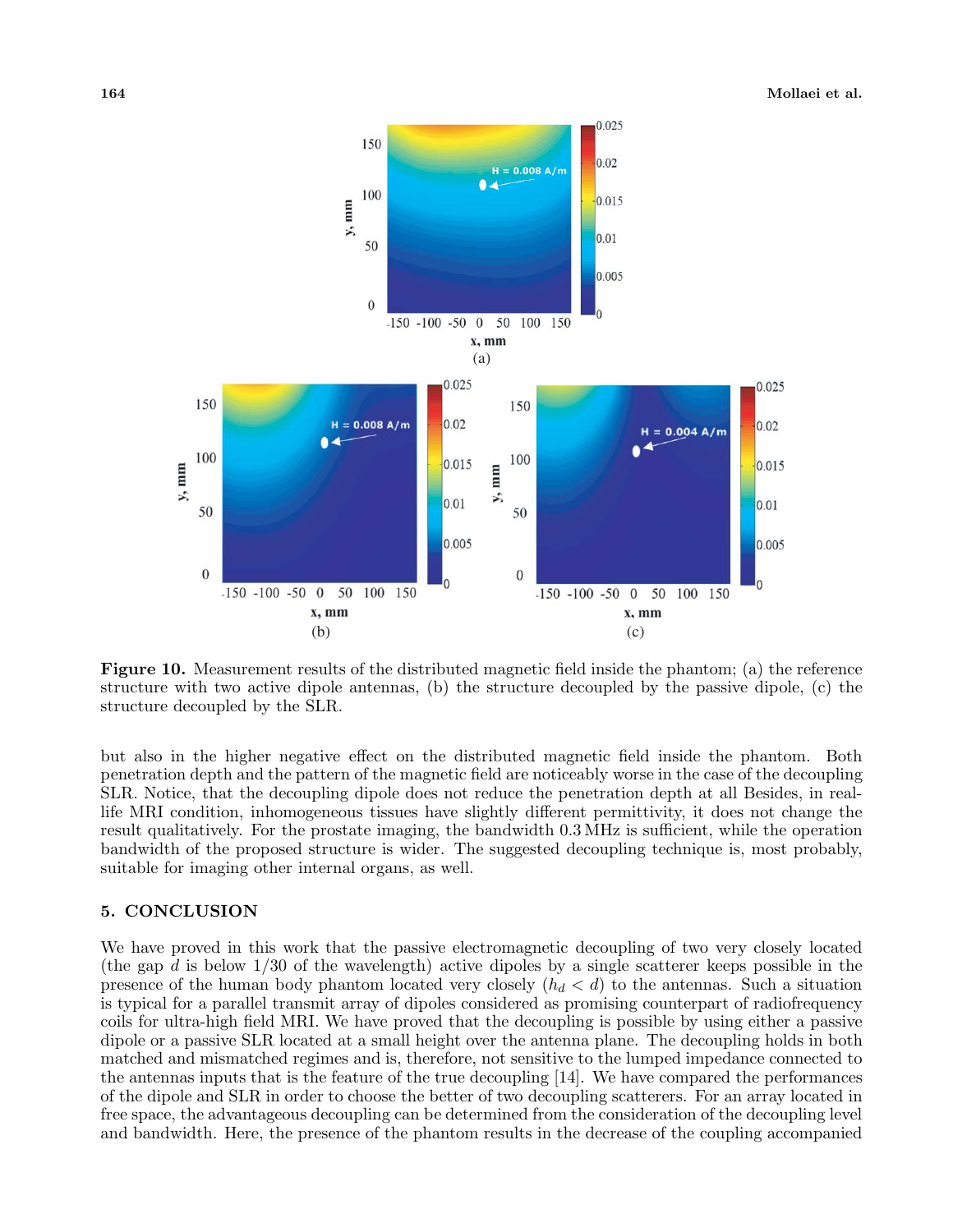# **Progress In Electromagnetics Research, Vol. 164, 2019 165**

by an increase of the radiation resistance and broadening of the operation band. Therefore, the issue of the operation band becomes not important for comparison, and we pay the main attention to the magnetic field inside the phantom, distorted by the decoupling scatterer. From this point of view, the passive dipole turned out to be more advantageous than the SLR. Contrary to [17], decoupling in the dipole array for ultra-high field MRI is preferable utilizing the dipole scatterer rather than the SLR. The replacement of the SLR by the dipole fully results from the presence of the phantom: the decoupling holds for smaller height of the SLR than for the dipole. Therefore, the SLR distorts the signal field more significantly than the dipole.

### **ACKNOWLEDGMENT**

Experiments were supported by the Russian Science Foundation (Project No. 18-19-00482). Theoretical studies were supported by the European Union's Horizon 2020 research and innovation program under grant agreement No. 736937.

### **REFERENCES**

- 1. Juntu, J., J. Sijbers, D. Van Dyck, and J. Gielen, "Bias field correction for MRI images," *Comp. Recog. Sys.*, Vol. 32, 543–551, 2005.
- 2. Baselice, F., G. Ferraioli, and A. Shabou, "Field map reconstruction in magnetic resonance imaging using Bayesian estimation," *Sensors*, Vol. 10, No. 1, 266–279, 2010.
- 3. Olafsson, V. T., D. C. Noll, and J. A. Fessler, "Fast joint reconstruction of dynamic R2 and field maps in functional MRI," *IEEE Trans. Med. Imag.*, Vol. 27, No. 9, 1177–1188, 2008.
- 4. Mao, W., M. B. Smith, and C. M. Collins, "Exploring the limits of RF shimming for high-field MRI of the human head," *Magn. Reson. Med.*, Vol. 56, No. 4, 918–922, 2006.
- 5. Ibrahim, T. S. and L. Tang, "Insight into RF power requirements and B1 field homogeneity for human MRI via rigorous FDTD approach," *J. Magn. Reson. Imaging*, Vol. 25, No. 6, 1235–1247, 2007.
- 6. Avdievich, N. I., J. W. Pan, and H. P. Hetherington, "Resonant inductive decoupling (RID) for transceiver arrays to compensate for both reactive and resistive components of the mutual impedance," *NMR Biomed.*, Vol. 26, No. 11, 1547–1554, 2013.
- 7. Von Morze, C., J. Tropp, S. Banerjee, D. Xu, K. Karpodinis, L. Carvajal, C. P. Hess, P. Mukherjee, S. Majumdar, and D. B. Vigneron, "An eight-channel, nonoverlapping phased array coil with capacitive decoupling for parallel MRI at 3 T," *Concepts in Magnetic Resonance B: Magnetic Resonance Engineering*, Vol. 31, 37–43, 2007.
- 8. Van de Moortele, P. F., T. Vaughan, and K. A. Ugurbil, "A 32-channel lattice transmission line array for parallel transmit and receive MRI at 7 Tesla," *Magn. Reson. Med.*, Vol. 63, No. 6, 1478– 1485, 2010.
- 9. Adriany, G., P. F. Van de Moortele, F. Wiesinger, S. Moeller, J. P. Strupp, P. Andersen, C. Snyder, X. Zhang, X. Chen, K. P. Pruessmann, P. Boesiger, J. T. Vaughan, and K. Ugurbil, "Transmit and receive transmission line arrays for 7 Tesla parallel imaging," *Magn. Reson. Med.*, Vol. 53, 434–445, 2005.
- 10. Padormo, F., A. Beqiri, J. V. Hajnal, and S. J. Malik, "Parallel transmission for ultrahigh-field imaging," *NMR Biomed.*, Vol. 29, No. 9, 1145–1161, 2015.
- 11. Filonov, D. S., A. S. Shalin, I. Irosh, P. A. Belov, and P. Ginzburg, "Controlling electromagnetic scattering with wire metamaterial resonators," *J. Opt. Soc. Am. A*, Vol. 33, No. 10, 1910–1916, 2016.
- 12. Hurshkainen, A. A., T. A. Derzhavskaya, S. G. Glybovski, I. J. Voogt, I. V. Melchakova, C. A. T. Van den Berg, and A. J. E. Raaijmakers, "Element decoupling of 7 T dipole body arrays by EBG metasurface structures: Experimental verification," *J. Mag. Reson.*, Vol. 269, 87–96, 2016.
- 13. Fenn, A. J., *Adaptive Antennas and Phased Arrays for Radar and Communications*, Artech House, NY, 2008.